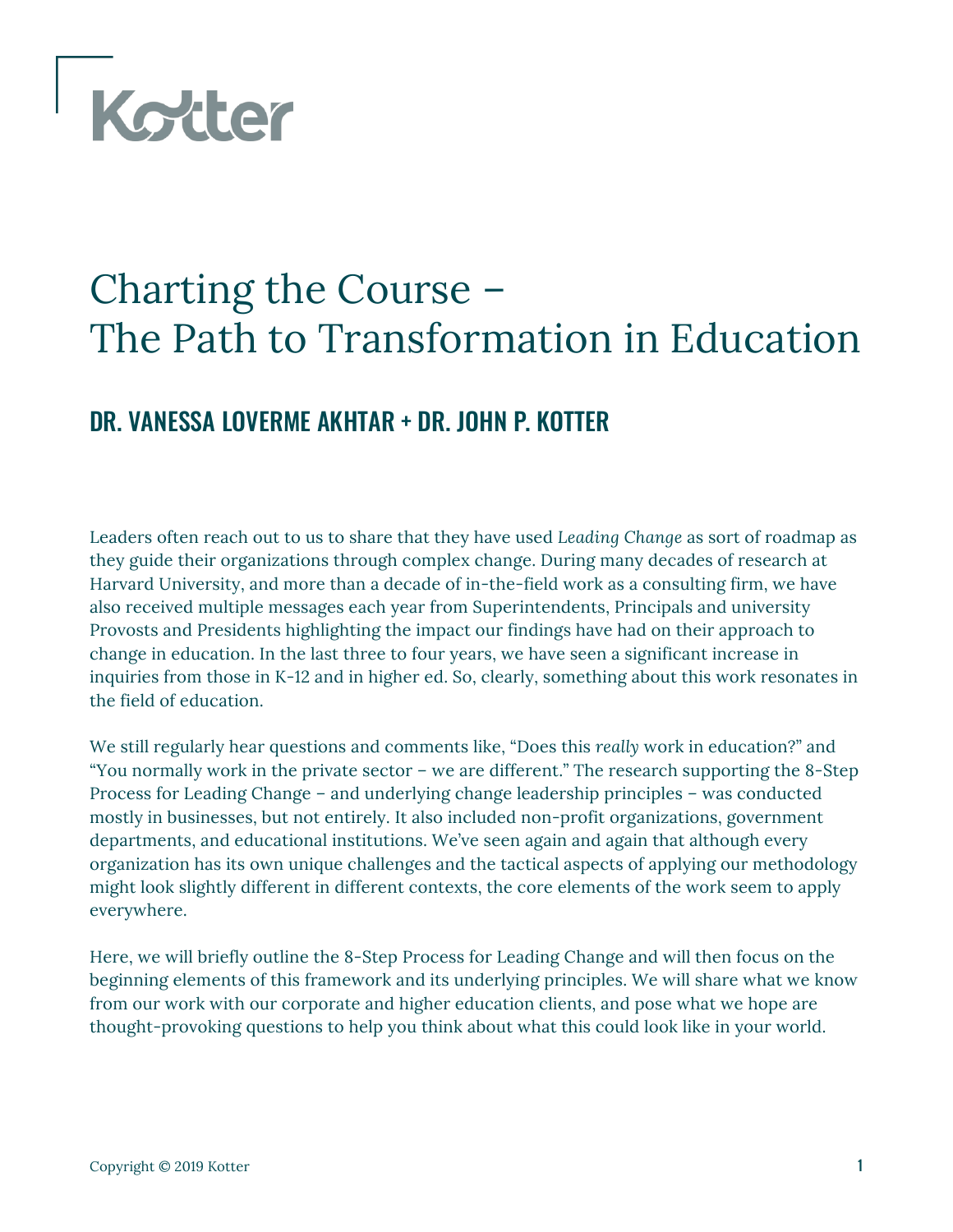## THE 8-STEP PROCESS FOR LEADING CHANGE

Through decades of empirical research, we found that organizations that successfully navigate transformational change have key elements in common. Initially articulated in *Leading Change*, and updated more recently in *Accelerate!* to better align with the complexity of change today, these key elements make up the 8-Step Process. While these are outlined as "steps," we know that in today's complex world, change doesn't happen through a linear process. For example, it's critical to begin with creating a sense of urgency (Step 1), but this urgency must continue to be cultivated throughout the entire change effort. These steps are iterative, with many occurring simultaneously and/or continuously.



#### **THE 8-STEP PROCESS**

**Step 1. Create a sense of urgency around a "Big Opportunity."** This Big Opportunity – a compelling vision of why you need to transform and what is possible if you do – will galvanize others around the need for change using an inspiring, bold statement that articulates why it's critical to act – and why *now*. It acknowledges the current reality, and paints a picture of the future.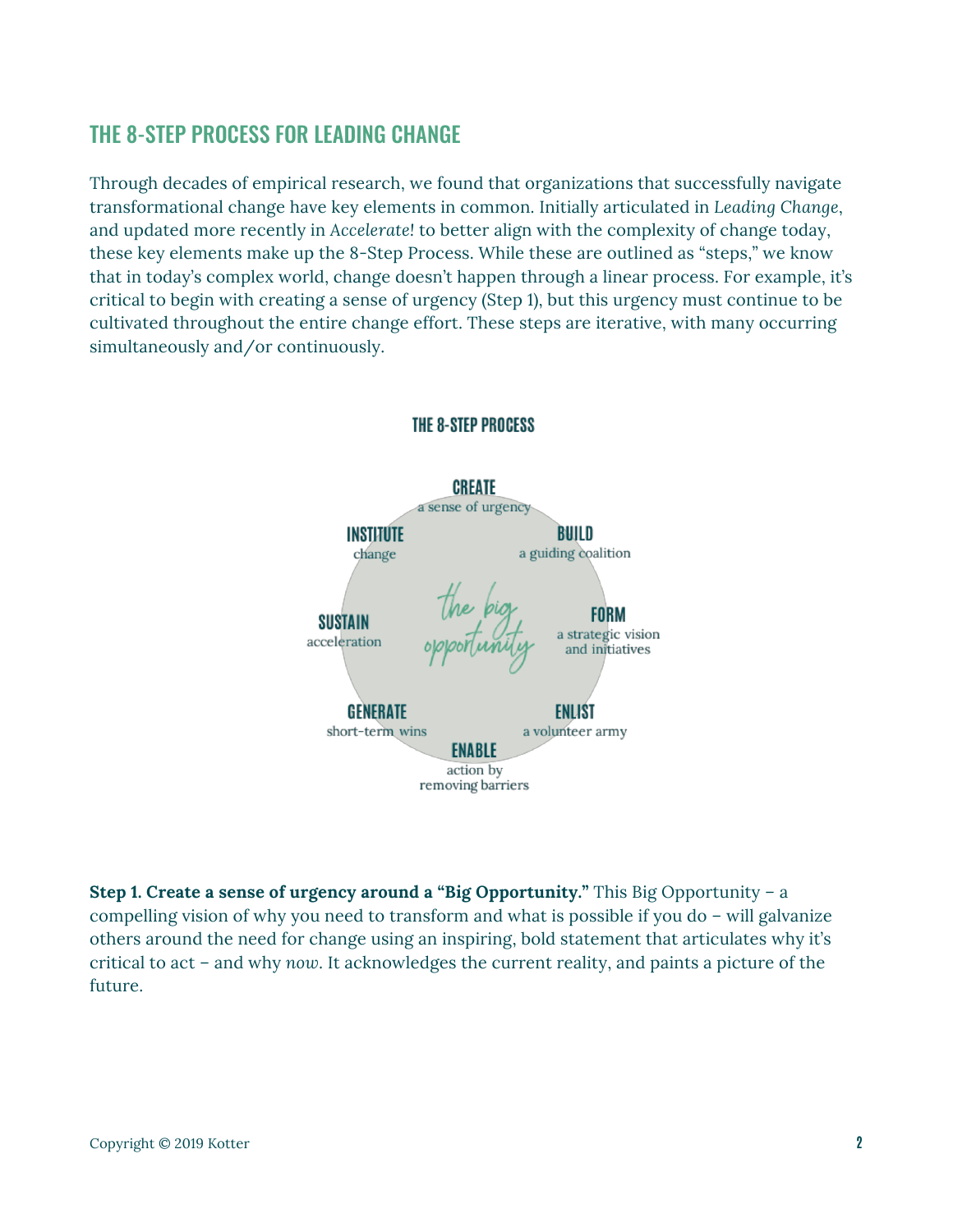**Step 2. Build and maintain a guiding coalition**. Pull together a diverse cross-section of individuals who are bought into the opportunity to help guide, coordinate, and communicate initiatives that energize volunteers.

**Step 3. Form a strategic vision and initiatives.** Articulate what will be different if you can successfully achieve the opportunity, and begin to shape initiatives that help drive towards that greater vision.

**Step 4. Communicate the vision to create buy-in and enlist a volunteer army.** Change happens – and lasts – when large numbers of people believe in the opportunity and are urgent to act in ways that will help achieve it.

**Step 5. Enable action by removing barriers.** Leaders must work to clear a path that can unlock the volunteer army to act in new ways. Change is hard, and there are very real challenges that require fast problem-solving. Work through these quickly, so efforts can shift back to passionate action that capitalizes on opportunities.

**Step 6. Generate and celebrate short-term wins.** Maintaining urgency throughout the change process takes intentional effort. Short-term wins show progress, maintain momentum with volunteers, and help skeptics come along the journey.

**Step 7. Sustain acceleration.** It's important not to declare victory too soon. Continually persist in driving towards your opportunity, allowing progress to build and build until the opportunity is fully realized.

**Step 8. Institutionalize change into the culture.** Sustained change occurs when it becomes embedded in the culture, because, among other actions, you have clearly articulated how new ways of working contributed to the realization of the opportunity.

## CHANGE LEADERSHIP PRINCIPLES

Regardless of what step of the process you're in, we have found four critical principles that underlie the success of any change effort. These are the keys that unlock the process outlined above. The beauty of these principles is that anyone – no matter where you sit in the hierarchy – can use them to move toward your Big Opportunity.

**Think about both Management** *and* **Leadership.** Management and Leadership are often talked about synonymously. They are both critical to change but they require very different behaviors. Management focuses on maintenance and consistency – processes like planning, budgeting, and staffing. Leadership focuses on moving toward the future – establishing a direction, aligning people around that direction, and motivating and inspiring others to act.

Copyright © 2019 Kotter **3**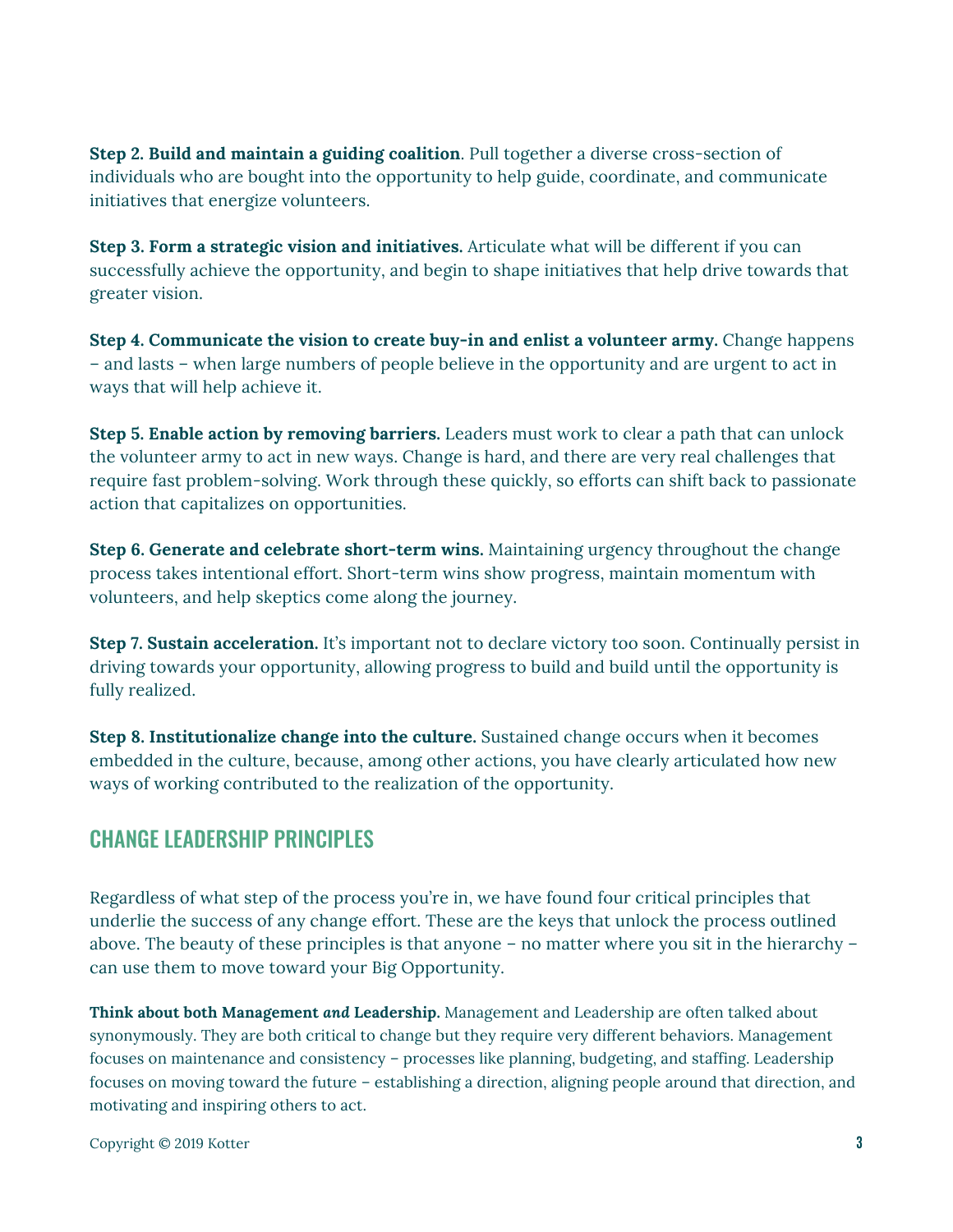**Take care of both Head** *and* **Heart.** To motivate people to change, you need to frame the opportunity from both a rational and emotional perspective. Too often, the "heart" of change is overlooked and glossed over. When challenges arise, it's easy to come up with logical reasons not to change. It's much harder to give into barriers when people are emotionally invested.

**Move away from only Have To and create Want To/Get To.** People more readily buy into the need for change and persist through challenges when they *want* to be a part of achieving the opportunity. While there will always be elements of "have to" in any change process, top-down, mandated change is rarely sustainable.

**Expand from the Select Few to the Diverse Many.** More perspectives – specifically *diverse* perspectives – lead to more creative and aspirational solutions to problems, and help identify potential barriers more easily. Creating a large network of people working on a solution – often outside their usual roles – will increase buy-in across critical stakeholders (including those within and those outside the organization), will help move people to "want to," and will simply make available more capacity to get things done.

## TRANSFORMATION IN EDUCATION

Many very thoughtful people believe that education has been using the same approach, to a large degree, for over a century. Why, when many other industries have evolved so much over time, has education, at least in a relative sense, been stuck? There are a few common responses we hear when we ask this question. Below, we'll examine some of those top challenges – recognizing there are others we can't cover here. We will provide ideas for how you can leverage the beginning of the 8-Step Process and change leadership principles to think differently about how you navigate these challenges.

#### *"People aren't bought into the vision."*

As with many of the corporate clients that reach out to us, we often hear the "problem" is that people aren't on board with the leadership's direction. For those in positions of authority it can feel like constant resistance – like you're always trying to convince a room full of naysayers that your vision is the right direction for the future. In reality, few people resist change just for the sake of being difficult. Most people in charge (whether it be a CEO, a Superintendent, a Principal, etc.) create their vision in a vacuum, and then communicate the need for change through the lens of a "burning platform" (i.e. a crisis that needs to be resolved immediately). Effective leaders are highly attuned to real threats and crises, and intuitively understand when to go into hyperfocused problem-solving mode. But, too often, people get mired in this crisis mindset – which can create a sense of anxiety and inability to take action.

We've seen that successful change typically flips this problem-driven approach on its head. Challenges such as teacher shortages, budget cuts, and various views on educational policy are very real and serious, but on their own, they don't tend to energize large groups of people to act

Copyright © 2019 Kotter **4**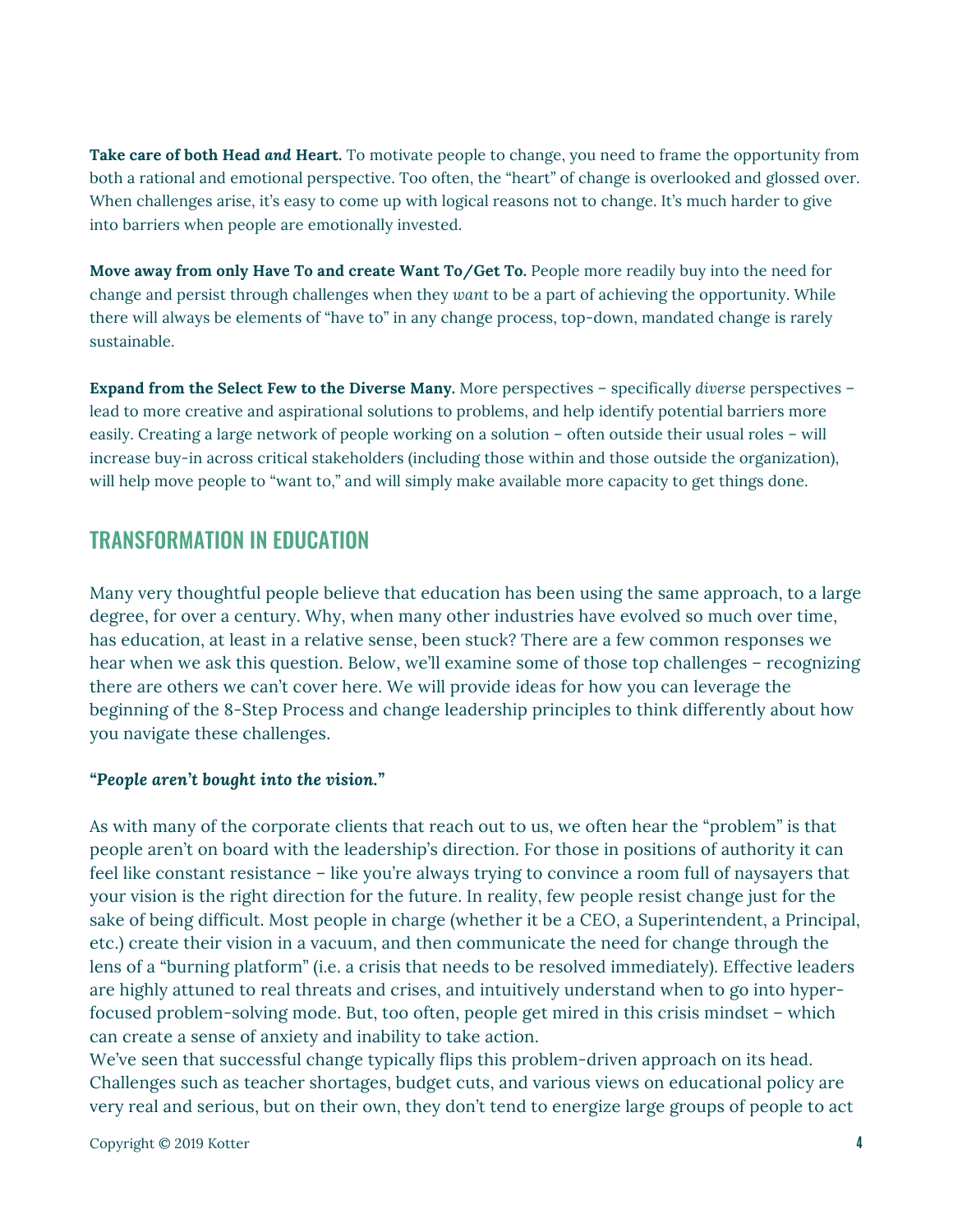and sustain change. It's important to take the time to craft a path forward based on a Big Opportunity – a North Star that people want to move towards – that sets the stage for broad, creative thinking, and a proactive focus on what's possible.

The opportunity helps set the stage for the conversation. How you communicate it matters. You need to think about both the rational (head) and emotional (heart) pieces of the story if you truly want to build momentum, particularly with skeptics. In healthcare, this usually happens by putting the patient back at the center; in education, the student.

The other mistake we regularly see is allowing the vision to be crafted and communicated by one person or a small group of people – the usual suspects. Complex change requires that many people alter how they work. So why not bring diverse perspectives into the process from the outset? When crafting the opportunity, pull together a larger group of leaders – 15 to 20, for example. This typically increases alignment and consistent messaging. Once the opportunity is crafted, think differently about the stakeholders you might involve to execute against achieving it. What might happen if you pulled together administrators, teachers, parents, students, and community members to problem solve together? Some people we know have done this, and gotten a lot more buy-in and a lot more creativity.

#### *"We can't risk experimenting with kids."*

When first hearing this challenge, it's a natural reaction to say – "You're right! Of course, we can't take risks with children's futures." It's scary to think about all the things that could go wrong. We hear the same comments in healthcare and other highly regulated industries. A certain amount of risk aversion is appropriate and important at times, but when taken too far, it becomes overwhelming and an excuse not to change at all. Part of the power of a compelling opportunity statement is that it helps people understand that there is actually more risk by not acting, particularly when it inspires communication that engages the head and the heart.

We were working with a community college that needed to get faculty and staff to understand that advising processes had to change to increase student success, and to commit to working in new ways to support these changes. Conversation and data wasn't enough to get buy-in. To help illustrate how many students were dropping out of school – largely because they weren't receiving the timely support they needed based on real, concrete data – the team decided to create two piles of "diplomas" at graduation. The first stack was for those students who completed their degree. The second stack contained pictures of all the students who dropped out.

Think about how we tend to communicate the need for change. Presentations. Graphs. Spreadsheets. Email. Do you think this story would have been nearly as powerful in one of those formats? Seeing the pictures of students who didn't make it to graduation helped people understand the impact that not changing has on students every single day.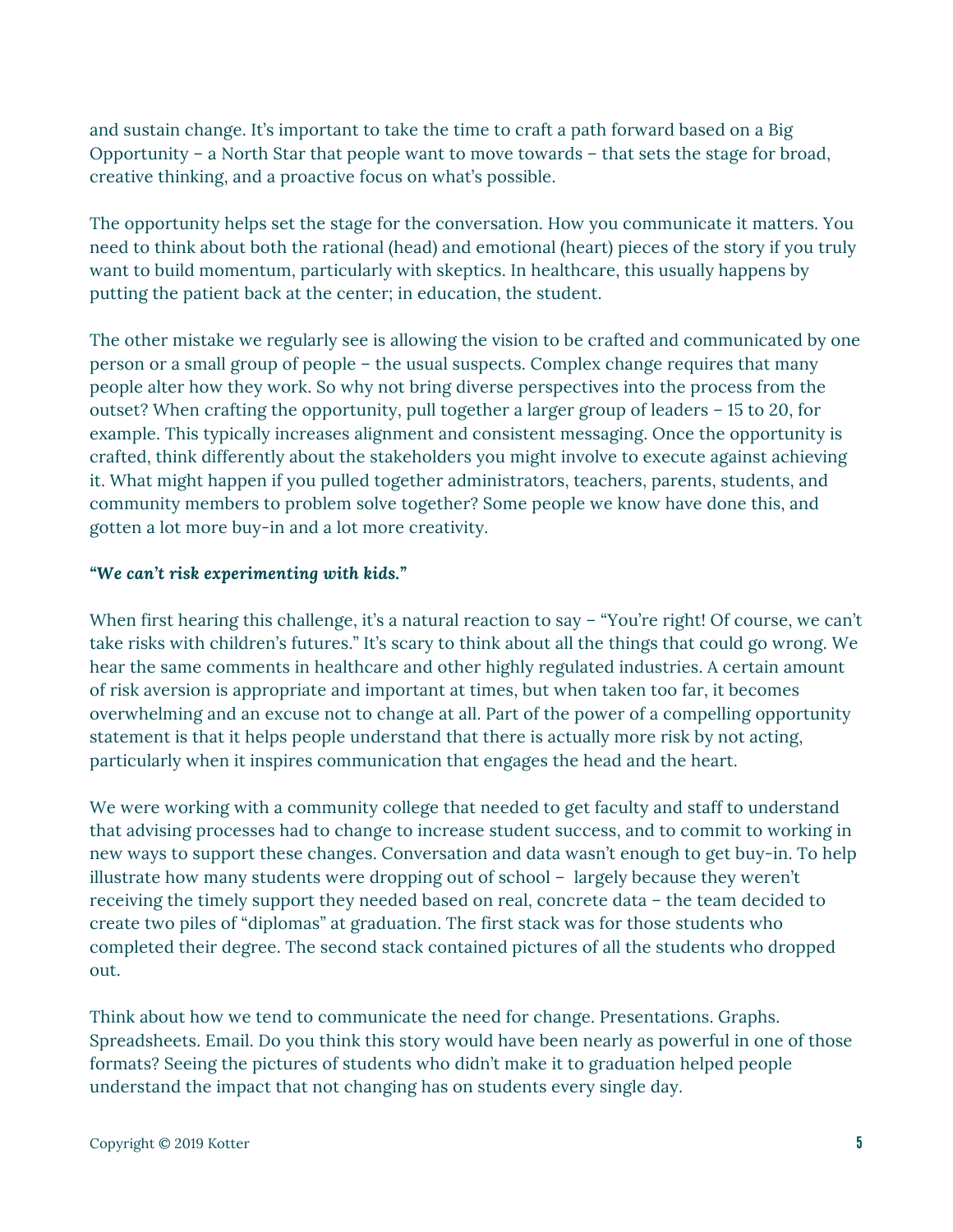#### *"It's hard to change district/state-wide."*

Districts are often over-burdened with having to fix turnaround schools, leaving leadership feeling they have little time left to think about district or statewide transformation efforts. People feel handcuffed by education policy and testing standards. While there are examples of schools or districts that push the limits on innovation – such as Arcadia Unified School District – we have yet to find a district or state that has completed a major transformation journey across all of their schools. Nevertheless, we've seen much larger and complex businesses successfully transform across continents, cultures, and very different business units. We won't pretend we have all the answers here, or that this type of transformation is easy, but we believe from what we have seen that there are a few lessons from our work in other industries that could increase the success of these efforts in education.

Clearly, one critical element to large scale, district/statewide change is leadership alignment and commitment. This requires that leaders in administration, the teachers' union, department chairs and the board get on the same page about the need for change – and commit to putting the work in together. From there, identify areas where you could see impact quickly towards achieving the Big Opportunity. The evidence is overwhelming that early "wins" can help you build momentum and urgency. This could mean making changes to your transportation processes to ensure all students get to school on time, or instituting more professional development opportunities, which we know is a critical factor in recruiting and retaining quality teachers.

In any change effort, there will be early adopters who are ready to dive in head first – the people whose internal radars tend to look for opportunity in the midst of challenge. Empower these people to act as leaders, regardless of their role. Their efforts will also show proof of progress – more of those early wins to help skeptics see that change is possible. Wherever you can, build different kinds of networks to expand the sharing of lessons learned. What new ideas might come about if administrators from the lowest performing and highest performing schools in the district got in a room together? What about having a kindergarten teacher, high school teacher, college professor and an employer collaborate to think through the full educational journey? Are there opportunities to get parents and students involved in crafting innovative solutions? There can be immense power in creating these types of experiences.

### GETTING STARTED

We know from organizations that manage to successfully transform (and sustain that transformation), you must create a compelling opportunity that serves as a North Star around which you can mobilize large groups of people. This step is too often missed or under-valued. Pull together those who are critical to the transformation and take the time to get this right. Then use it to build urgency – unlocking the potential of those across the school (or district) to innovate and take action. From what we've seen again and again, there's amazing power within